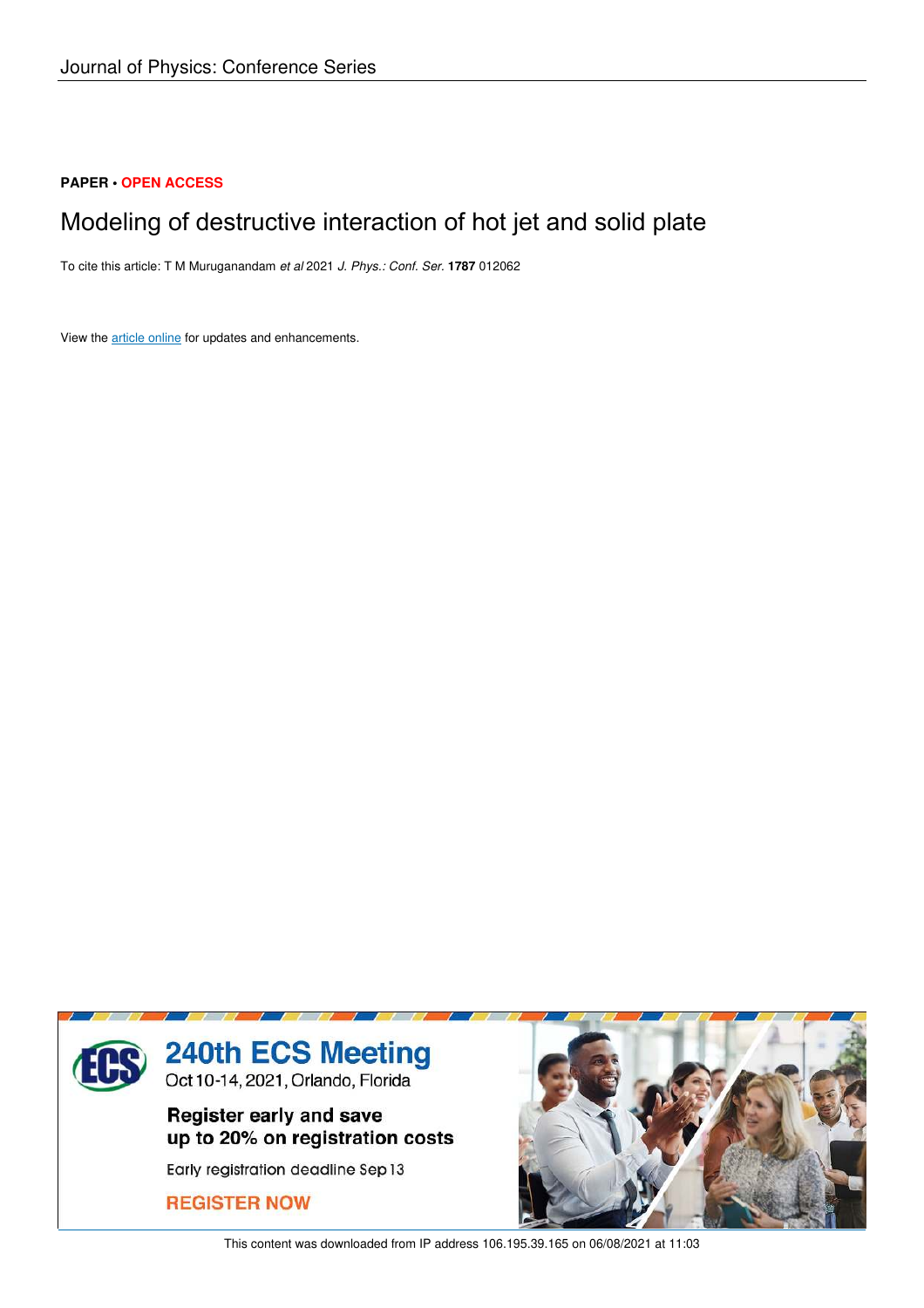# Modeling of destructive interaction of hot jet and solid plate

## T M Muruganandam $^1,$  E E Son $^2,$  M Kh Gadzhiev $^3$  and  $S$  P Vetchinin<sup>3</sup>

<sup>1</sup> Indian Institute of Technology Madras, 1st Cross Road, Chennai, Tamil Nadu 600036, India <sup>2</sup> Moscow Institute of Physics and Technology, Institutskiy Pereulok 9, Dolgoprudny, Moscow Region 141701, Russia

3 Joint Institute for High Temperatures of the Russian Academy of Sciences, Izhorskaya 13 Bldg 2, Moscow 125412, Russia

E-mail: makhach@mail.ru

Abstract. Based upon the results of a literature review, a set of physical parameters suitable for quantitative comparison in experimental and numerical studies is determined. The review showed the feasibility of modeling the process of the outflow of an immersed jet of inert gas into the surrounding space and the evolution of a free shear layer formed by hot and cold gases to analyze the process of convective and diffusion transport of various types of particles. In the model formulation we consider the problem of solid destruction by a melt of the same substance, as well as by a nitrogen stream at high temperature. The test simulation of the problems of two-phase interaction of a immersed jet of molten liquid and hot gas, on the whole, qualitatively showed the reproduction of the main characteristics of the flow: the generation of large-scale vortices around the jet in the induction zone, the oscillations of the jet when it collides with an obstacle, and the shape of the cavity formed.

#### 1. Introduction

Low-temperature plasma (LTP) generators create a stream of highly ionized quasineutral gas, which in some cases forms a jet immersed into the surrounding space allowing regarding this process as a classical problem of fluid mechanics. The fluid jet is an unstable unsteady flow that has several evolution stages on a scale determined by the characteristic size—the diameter of the outlet  $D$  (or width  $W$  in planar case). Accordingly, one can introduce the characteristic Reynolds number  $\text{Re}_{\text{D}} = \rho U D / \mu$  at this scale, where U to be the characteristic speed,  $\rho$  to be the density,  $\mu$  to be dynamic viscosity. A submerged jet appears to be extremely sensitive to perturbations of velocity and pressure emerged from the nozzle exit region. Artificially generated disturbances (using vibrating plates, acoustic speakers, auxiliary inlet channels) can be axial or spiral, and their amplitude can be about  $0.01\%$  of the speed U [1]. Such excitations allow to control mixing intensity and, in some cases, to divide the turbulent jet into two or three streams with a maximum divergence angle of 160°. The nature of the flow instability is also determined by perturbations propagating through the gas duct of the gas-dynamic facility (LTP generator), nozzle block eigenfrequencies, hydrodynamic perturbations from stationary vortices at gas path elbows, and the boundary layer break-up at sharp edges.

Content from this work may be used under the terms of theCreative Commons Attribution 3.0 licence. Any further distribution of this work must maintain attribution to the author(s) and the title of the work, journal citation and DOI. Published under licence by IOP Publishing Ltd 1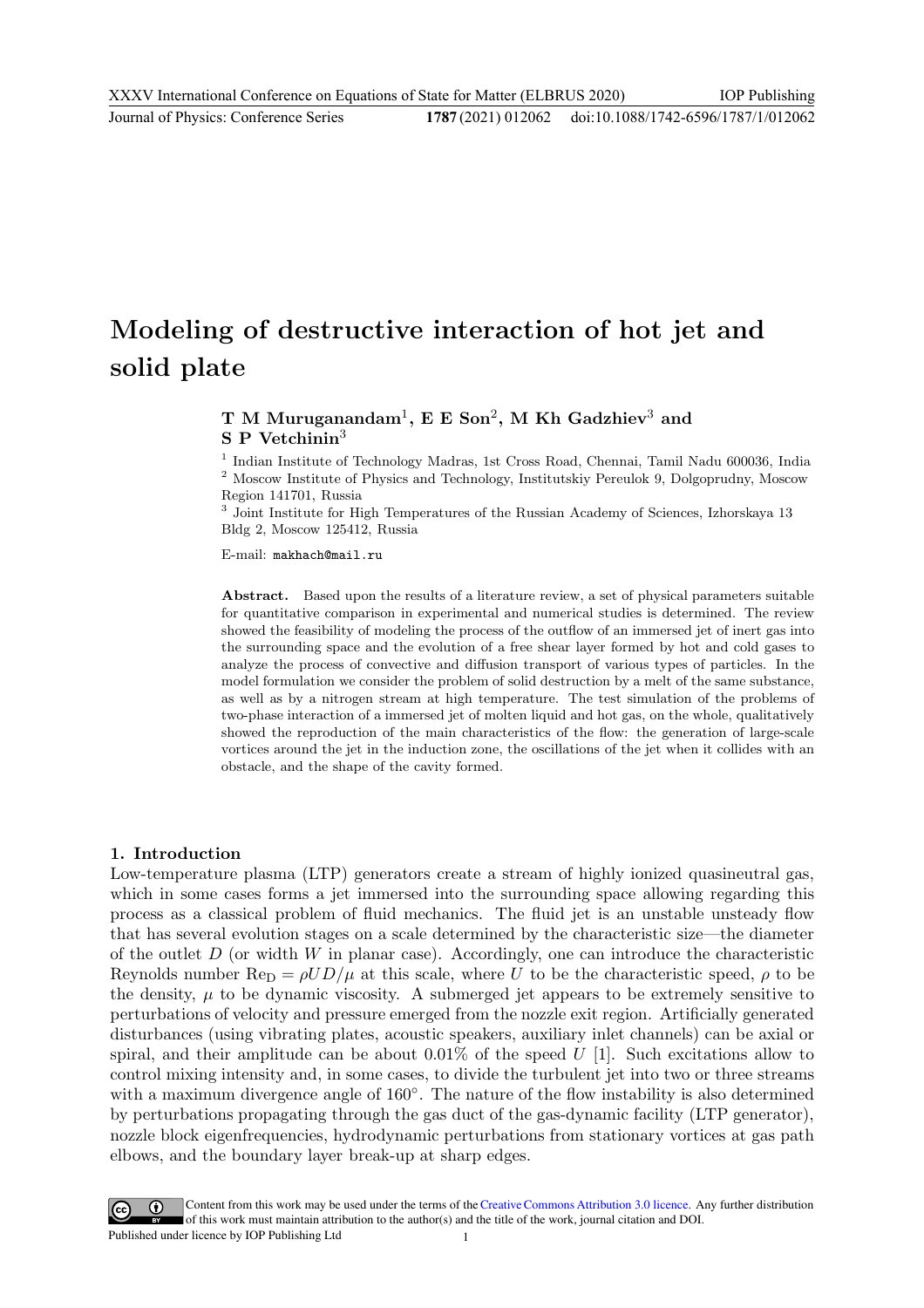| XXXV International Conference on Equations of State for Matter (ELBRUS 2020) |  | <b>IOP</b> Publishing                                  |
|------------------------------------------------------------------------------|--|--------------------------------------------------------|
| Journal of Physics: Conference Series                                        |  | 1787 (2021) 012062 doi:10.1088/1742-6596/1787/1/012062 |

Along with the nozzle exit section a free shear layer is an important element of the submerged jet too. Its properties, such as an average velocity  $\overline{U}$ , velocity difference  $\Delta U$ , the maximum shear  $|\partial U/\partial y|_{\text{max}}$  [2], the size of the initial displacement or momentum thickness to a large extent determine the instability mode (convective or absolute [3]), as well as its increment. The growth of instability in the shear layer is intrinsically two-dimensional at least at the linear stage of evolution [4]. Further development leads to the roll-up of Kelvin–Helmholtz vortices, which in the case of a three-dimensional jet have a toroidal shape. Their intensity determines the entrainment rate of surrounding fluid in the jet and the destruction of the core, the shape of resulting coherent structures in the far field of the stream.

The immersed jet is divided into several sections (at least three): the initial section  $(z/D \lesssim 6)$ , transitional section  $(6 \le z/D \le 20)$ , and the main one (self-similar,  $z/D \ge 20$ ), where z to be a distance from the outlet. An important parameter is the characteristic Mach number M in the boundary layer, which determines the effect of compressibility [2].

The described scenario of evolution will be significantly complicated if jet is composed of thermal plasma. A large gap across the shear in a number of thermodynamic quantities (density, temperature, etc) should have a significant effect on the instability development, as well as on the of mixing with host fluid.

An important factor is plasma radiative quenching due to nonequilibrium radiation, which leads to the rapid cooling of macroscopic fluid parcels and decrease in their volume, as well as the equilibrium recombination of atoms and molecules that change, in particular, the average molar mass of the mixture. Observing the mixing process and the resulting structures in a recombining plasma jet, as well as finding the velocity distribution, is a difficult task due to high temperatures leading to the evaporation of tracer particles and the destruction of measuring probes, and the high luminescence intensity of gases leaving the plasma torch.

This article is structured in the following way. In section 2, we provide a brief overview of effective experimental diagnostics providing independent measurements of velocity, temperature and concentrations of species. These methods allow obtaining profound and reliable data to be compared with numerical investigations. The latter appears to be rather difficult task as plasma jet evolution is accompanied by shear flow instabilities, developed turbulence and huge chemical and heat diffusion rates. We finalize section 2 depicting our results on graphite ablation visualized by laser knife. In section 3, we build two models of jet-solid destructive interaction departing from classical Stefan problem. The first models deals with the interaction of the immersed tin jet with solid plate of the same substance. In the second model, we move from liquid tin to gaseous nitrogen stream, trying to achieve heat fluxes and to maintain algorithm stability.

#### 2. Convective and molecular transport in the immersed jet of thermal plasma

In addition to well-known methods for measuring plasma velocity and temperature, such as Pilot's tube, tracing particles seeded into plasma, spectroscopic measurements of spontaneous emission of excited species, immersed plasma jets are experimentally investigated using Thomson scattering, 2-photon induced laser fluorescence, enthalpy probes, coherent anti-Stokes Raman spectroscopy.

These methods provide a fairly complete picture of hydrodynamic and thermal characteristics, as well as determine the concentration of some species. In particular:

- enthalpy probe measures total oxygen concentration, velocity and temperature profiles in the flow;
- Thomson scattering—a non-invasive method allowing independent measurements of plasma velocity and temperature, which can be compared with the data of an enthalpy probe;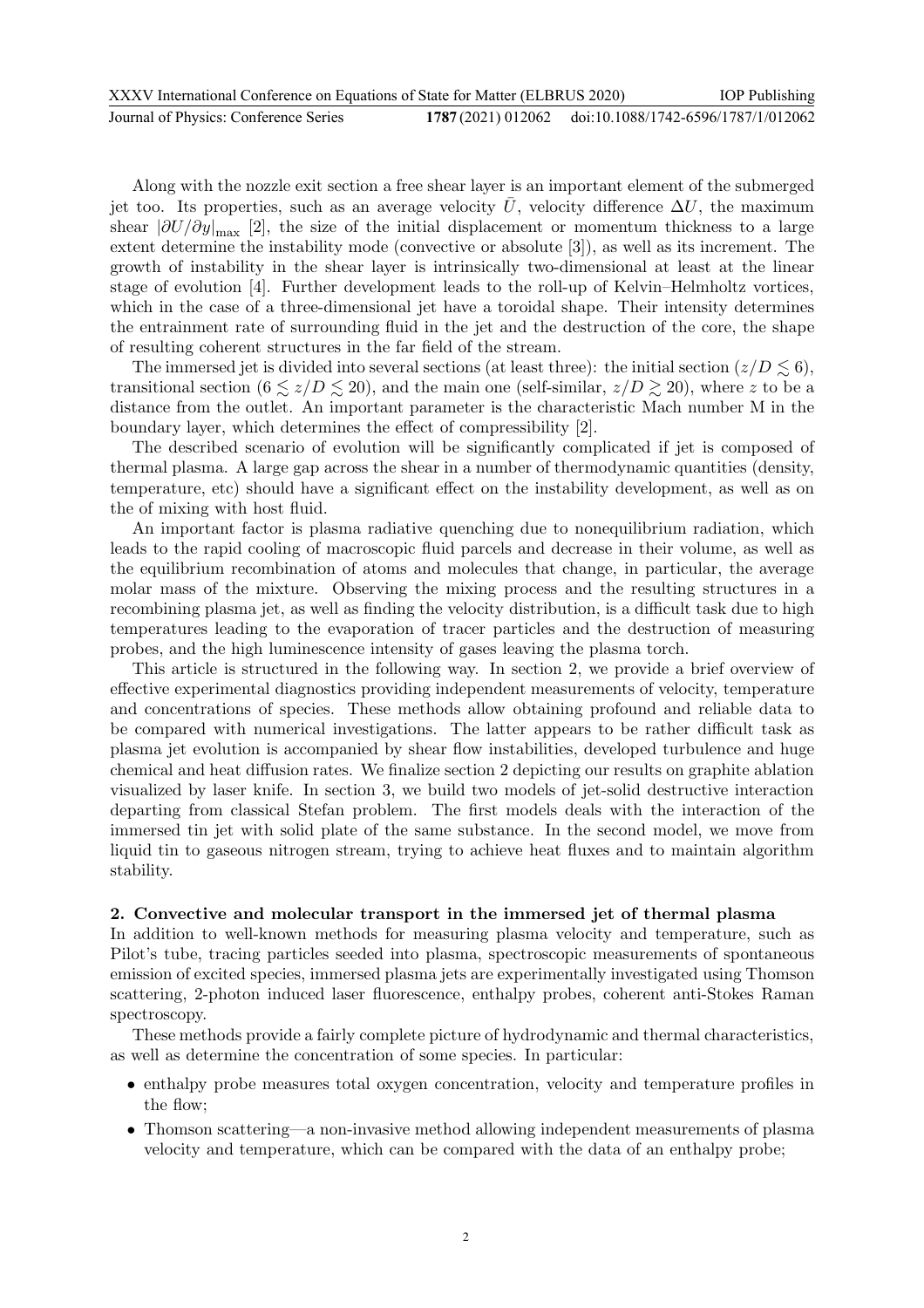- using fluorescence induced by a 2-photon laser it is possible to determine the concentration of atomic oxygen;
- molecular oxygen concentration and temperature are measured using coherent anti-Stokes recombination scattering spectroscopy;
- the schlieren method determines the ratio of the densities in the jet and the surrounding gas visualizing vortex zones.

The indicated approaches were used elsewhere [5] for the experimental study of a argon jet from an industrial plasma torch with characteristic plasma temperature  $T = 12000$  K, ionization degree  $\alpha_i \approx 0.1$ –0.3, velocity over 1000 m/s, Mach number M  $\approx 0.5$ . Since such plasma torches are often used for plasma spraying, the measurements of macroscopic mixing and molecular diffusion rates of atmospheric gases into the jet and their subsequent reaction with particles of the sprayed powder are extremely important. Due to high temperatures the differences in a material parameters and transport coefficients, particularly in density, remain in the far field of the jet, even though the jet quickly dissipates due to capture of the surrounding fluid. The entrainment changes the chemical composition and quickly slows down and cools the jet, creating an oxidizing atmosphere and changing the efficiency of melting and particle acceleration.

Using the schlieren method, it was found that the mixing of the jet with the surrounding liquid is turbulent. Indeed, according to [6], if the characteristic Reynolds number (by mass average values) exceeds 400, the shear layer at the exit of the plasma torch is turbulent either. The accelerated turbulization of the mixing layer is possibly preceded by the turbulization of a sufficiently thick boundary layer on the inner surface of the gas duct of the plasma torch, which has a relatively low temperature. However, due to the high temperature, low density, and relatively high viscosity at the jet centerline, the core remains laminar at the outlet.

At the initial section of the jet the process of vorticity generation in the irrotational fluid is kinematic (determined by the Biot–Savart law), and such fluid particles immediately adjacent to the shear layer, begin to participate in large-scale shear movements long before they acquire their own vorticity through diffusion.

For large Reynolds numbers dimensional considerations [6] allow to obtain an expression for the time required to achieve the determination of a certain size of the vortex (the required wave number k, or spatial scale) [7]. The time to reach the Kolmogorov scale is  $\tau_{\lambda_0} \approx 2k_1\delta/U$ , where  $\delta$  to be the thickness of the shear layer, and  $k_1$  to be a constant of the order of unity.

The concentration diffusion time in a vortex of the size  $\lambda$  is  $\tau_{\lambda_d} \approx \lambda^2/d$ , and the propagation time of the heat wave is  $\tau_{\lambda_{\alpha}} \approx \lambda^2/\alpha$ , where d to be the diffusion coefficient and  $\alpha$  to be the thermal diffusivity. The Damköhler number is the ratio of the time scales of mixing (or diffusion) and the chemical reaction, and for large scales it has the form  $\tau_{\lambda_0}/\tau_c$ , and diffusion at small scales [8] to be  $\tau_{\lambda_d}/\tau_c$  and  $\tau_{\lambda_\alpha}/\tau_c$ , respectively, where  $\tau_c$  to be the characteristic reaction time.

Large Damköhler numbers show that the mixing process is limited by chemical reactions, while small values indicate the limited occurrence of chemical reactions.

The characteristic diffusion scale  $\lambda_D$  differs from the Kolmogorov scale by the reciprocal of the Schmidt number [9],  $\lambda_d = \lambda_0 S_c^{-1/2}$ . Similarly, for heat transfer, we have the relation  $\lambda_{\alpha} = \lambda_0 \text{Pr}^{-1/2}$ , where Pr to be the Prandtl number. In gases Pr ≈ Sc ≈ 1, therefore, at the Kolmogorov scale, diffusion plays a dominant role. Due to the very large temperature gradients present in the high-temperature jets, significant heat transfer at the boundaries of cold induced vortices can occur before the mixing of fluid particles takes place at the Kolmogorov scale. This fact makes the intermediate stage of mixing crucially important.

Thus, in the case of air (containing nitrogen and oxygen) entrainment by a high-temperature jet, dissociation of a significant amount of trapped gas can take place over a time much shorter than the time to reach complete equilibrium at small scales. For high-temperature plasma jets, density effects are also important [6]. Accelerated mixing and entrainment in low-density jets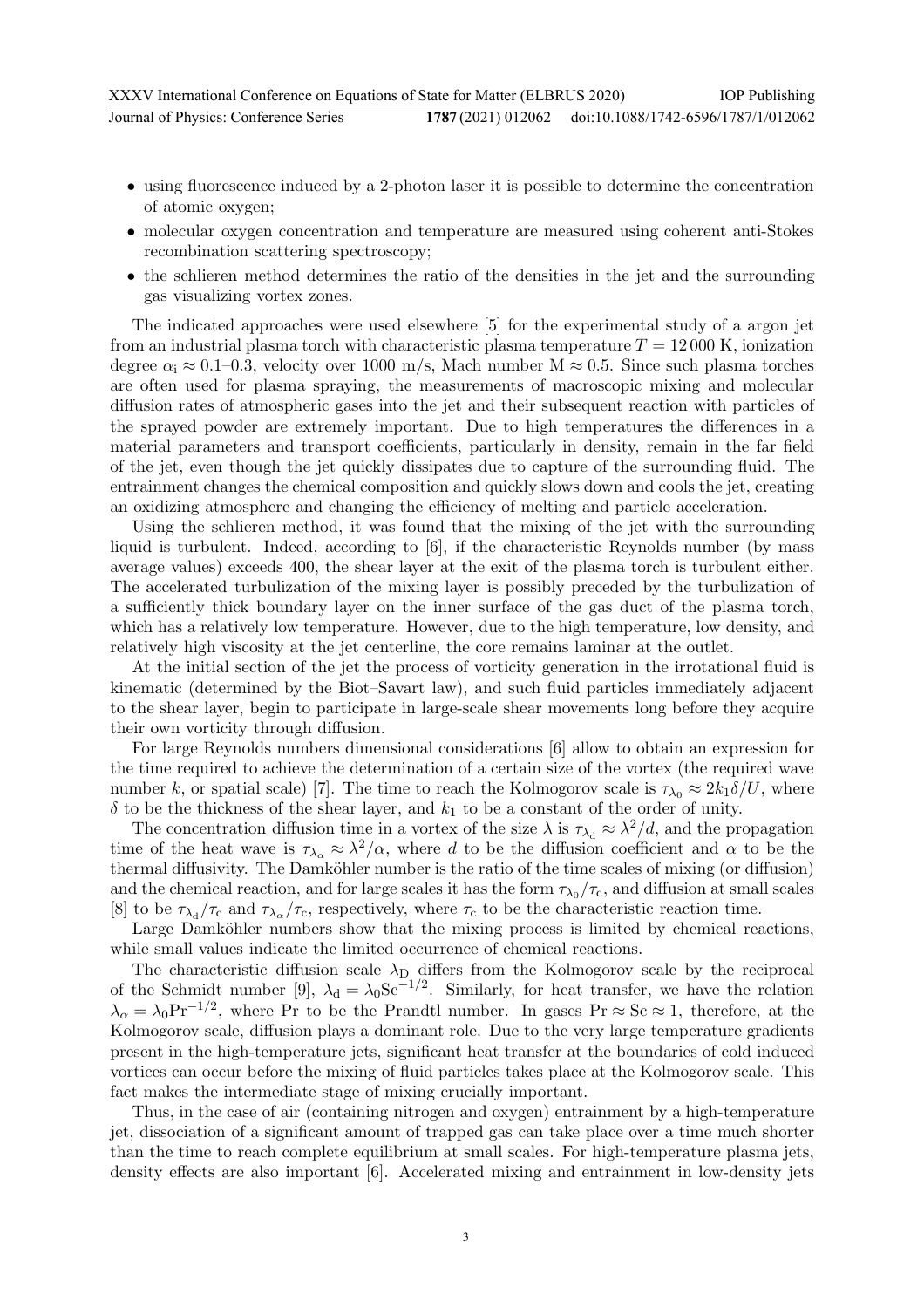followed by mixing of shear layers was also observed in  $[10-12]$ . A density ratio below 0.72 leads to the development of a specific jet instability [13, 14], which is associated with the formation of large unsteady axisymmetric vortex structures that rapidly increase host fluid entrainment.

The instabilities, which occur in the jet, are also dependent upon fluctuations in the supply voltage and the characteristics of the arc. These oscillations lead to the formation of largescale perturbations with a characteristic scale of the order of the jet initial radius. The flow characteristics at the nozzle exit, as well as the properties of the growing boundary layer in the plasma torch channel, strongly affect the jet evolution [15], which inhibits comparing the results of experiments obtained by various authors.

An important and probably still unresolved issue is the form of the invariants along the streamline in a view of plasma quenching. Based on the model of an incompressible fluid, the use of Bernoulli-type invariants is sometimes proposed.

In the range of Mach numbers, at which compressibility effects are important, it is assumed that the flow is decelerated isentropically with a frozen plasma composition [16].

The smallest (Kolmogorov) scale of the vortices in the transition section of the plasma jet is estimated [17] as  $\lambda_0 = \delta \text{Re}^{3/4}$  and is about 0.1 mm. However, this scale is somewhat smaller than the results of the Schlieren method (0.5 mm) [5]. The mixing time on the Kolmogorov scale is of the order of  $\tau_{\lambda_0} = \delta/\Delta v = 40 \mu$ s. The characteristic propagation time of the heat wave  $\tau_{\lambda_{\alpha}} = \lambda^2/\alpha$  is about 50 µs. Consequently, the time to reach the smallest scales and the time required to establish thermal equilibrium are of the same order of magnitude. Cold ambient air, which is continuously entrained into the stream and carried downstream, can survive for tens of millimeters in the vortex cascade and when the temperature is equalized. The corresponding Damköhler number is  $\tau_{\lambda_{\alpha}}/\tau_d = 10$ .

The recombination process in a jet [5] occurs at a relatively low temperature, of the order of 2000 K. At this temperature, the time constant for recombination is of the order of 1 ms, which indicates a greater effect on the reaction rate. It was found that both on the jet axis at  $z/D > 8$ and in the mixing layers, the concentration of atomic oxygen exceeds equilibrium values. Fincke et al. [5] noted that although cold vortices can survive for long periods of time, the hot ones have a shorter characteristic equilibrium time of about 10  $\mu$ s, which leads to a Damköhler number of about 0.01, indicating the importance of the recombination rate.

Experiments show that in a plasma jet there are significant deviations from equilibrium and that mixing to a molecular level is incomplete in a significant part of the flow. This important feature is associated with incomplete mixing, as well as with the recombination rate during expansion and cooling of the jet.

A review of the literature shows the feasibility of modeling the process of the outflow of a jet of inert gas into the surrounding space, due to the possibility of quantitative comparison with experimental results. It is also necessary to simulate a free shear layer formed by hot and cold gases to analyze the process of convective and diffusion transport of various types of particles. Available experimental data allow us to expand the set of parameters for quantitative comparison with the results of numerical studies—in addition to speed, pressure, temperature and heat flux, one can use density, as well as the concentration of individual types of particles.

In [18–23], we were studying the process of graphite sublimation in a chemically active and inert plasma created by LTP generator with an expanding channel of the output electrode having a number of technological advantages [24].

The important information on plasma properties in its head flow on the sample can be provided by video recording and stereo imaging of the cavity formation zone. Graphite particles heated by a high enthalpy flow leave tracks on the video frames. Being small enough, they move in phase with the plasma jet and the particle velocity can be estimated via the exposure time and the track length  $[\text{figure 1}(a)]$ . Rectangular (parallelepipeds of sides 12–25 mm and a thickness of 3.5 and 7 mm) and cylindrical (diameter of 20 mm, thickness of 2, 4 and 6 mm) samples were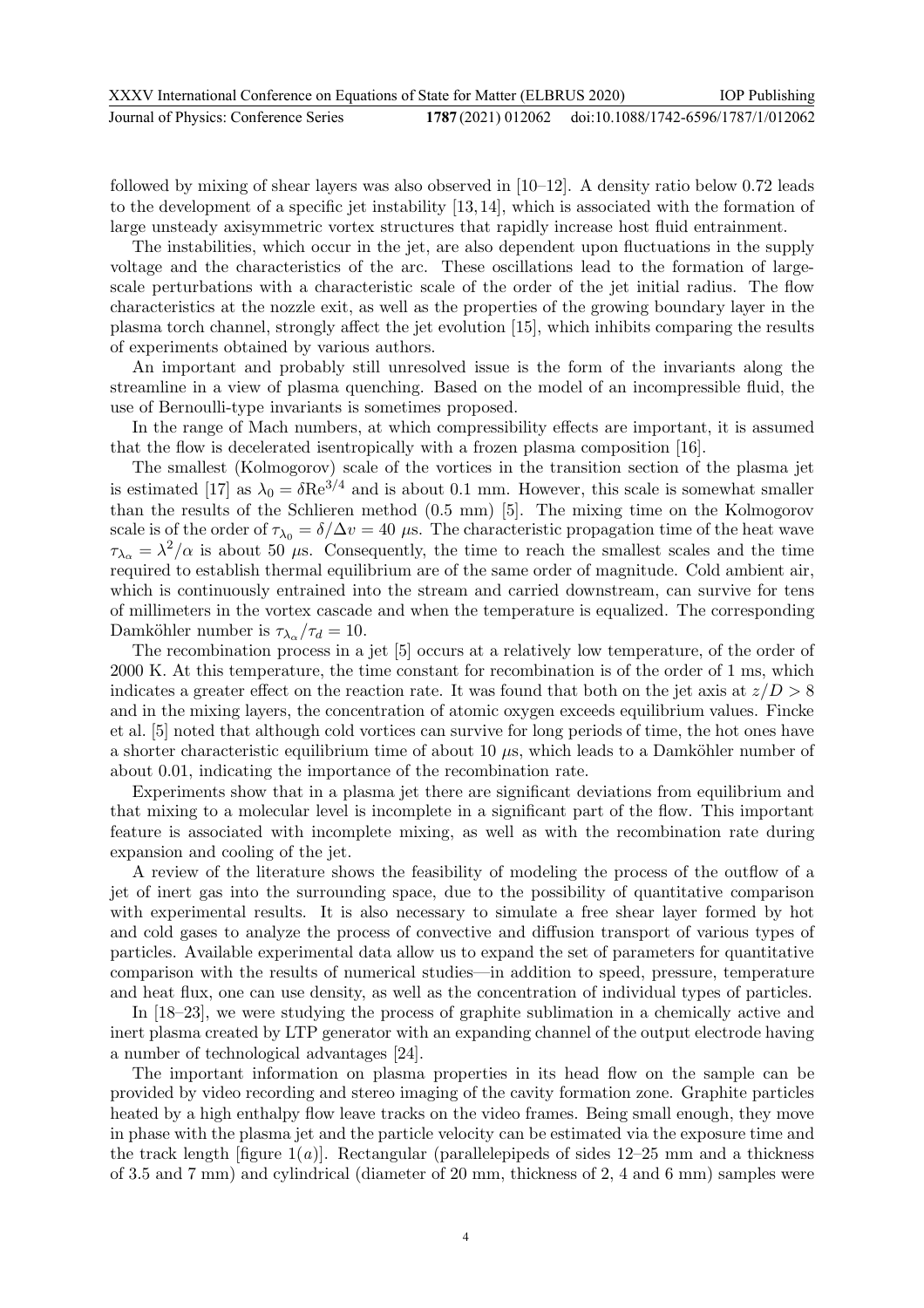

Figure 1. (*a*) Carbon sample with nitrogen plasma jet and sublimate puffs. (*b*) Sample shape during sublimation under argon plasma jet, the profile of the resulting cavity is visualized using a green laser knife.

made of isotropic and anisotropic graphite. In nitrogen plasma when reaching a sample surface temperature of 2500 K, optically semi-opaque puffs were observed. These sublimated carbon fines aggregations change their shape and size driven by plasma flow. The characteristic time of interaction of a plasma jet with enthalpy of about 20 kJ/g is sufficient for sublimation of half the initial mass of a sample weighing about 2  $\rm g$  (1 cm<sup>3</sup>) in 30–40 s at a distance from the nozzle exit of  $Z_0 = 20$  mm and arc current 250 A.

Further heating of the sample surface in nitrogen plasma leads to periodic bursts of graphite particles moving at a speed of 30–100 m/s. The process of intense graphite sublimation lasts 20–30 s and then continues in steady state when the sample reaches temperature at which radiative losses compensate the heat influx from the plasma jet.

The maximum temperature is  $4200 \pm 200$  K for a cylindrical sample and  $4000 \pm 200$  K for the rectangular one. Resting upon the obtained temperature fields one can conclude that the maximum sample temperature is of the order of 3600–4200 K. In case of chemically inert argon plasma jet centerline temperature reaches 2500 K in a short time (5–6 s), and the sample outside the crater  $[\text{figure 1}(b)]$  is heated by thermal diffusion up to 2000 K, that also leads to the onset of sublimation from a heated surface.

Although the ablation process was studied on a graphite target, the tin destruction will be simulated in the next section due to several methodological reasons (liquid graphite does not exist), and also because of high ablation enthalpy (an order of magnitude greater compared to tin), which increases problem computing size significantly.

#### 3. Simulation of immersed jet melting a solid body

The starting point of this study is the test problem of solidification of pure tin in the presence of overheating of the liquid (Stefan's problem) [25, 26] in a rectangular region with vertical boundaries having different temperatures. This temperature variation is significantly less than tin melting temperature  $T_{\text{m}} = 505$  K. When simulating this two-phase problem COMSOL Multiphysics computational algorithm is robust and provides correct solution.

Based on the results for two-phase convection, we consider a model of a jet of incompressible liquid colliding with a solid surface of the same substance. As in [25], we assume that the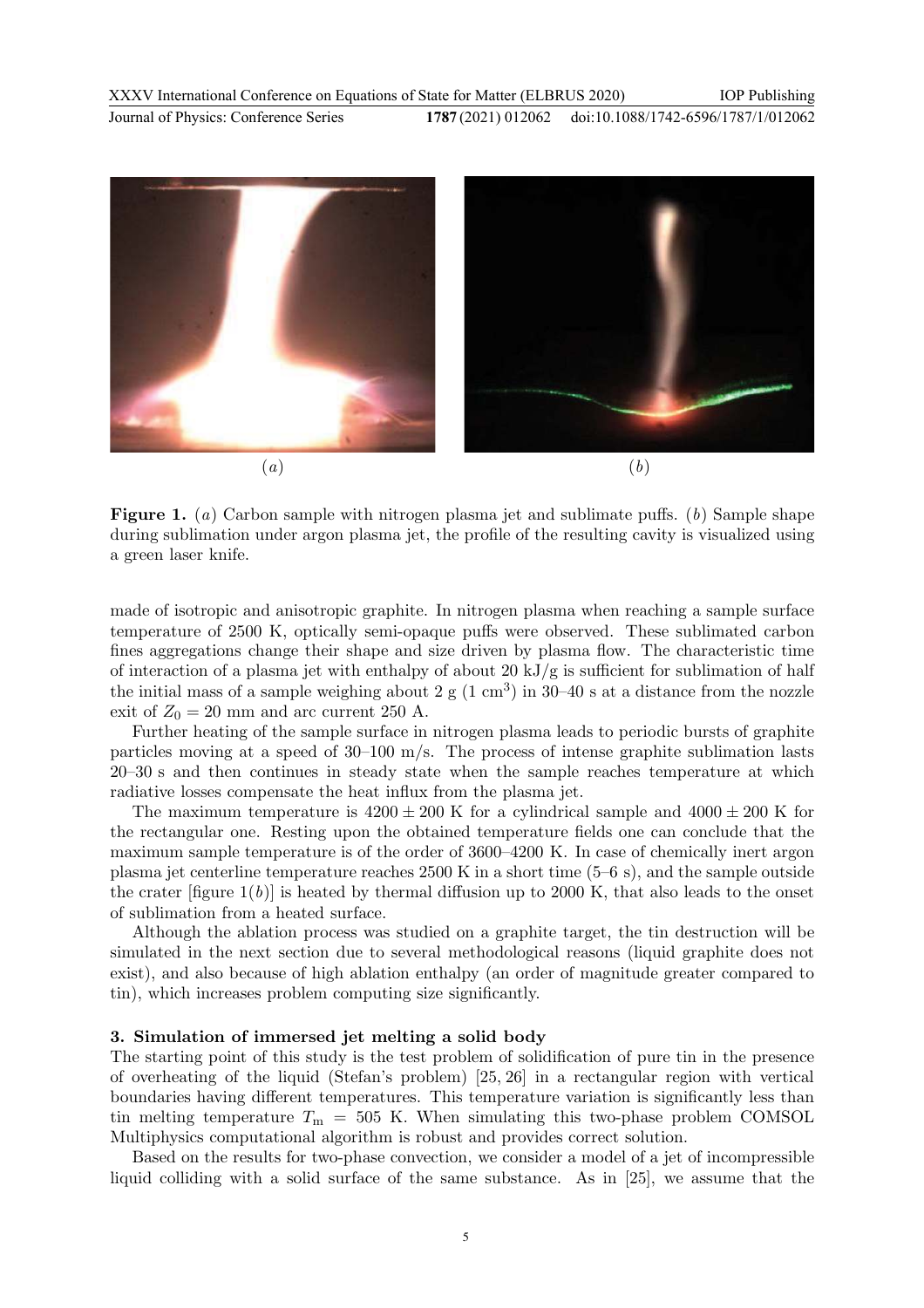

Figure 2. (a) Computational domain: 1—jet inlet interval; 2—upper boundary; 3—boundaries of the liquid phase; 4—movable horizontal boundary; 5—vertical boundaries; 6—bottom boundary. (b) Deformable mesh, the up side (blue) corresponds to the liquid region, the down side (red) corresponds to the solid material region.

thermophysical properties of tin in the liquid and solid states are temperature independent, the melt is a Newtonian liquid, and we also neglect the finite values of the velocities at the interphase boundary due to a change in volume during melting. The calculation is carried out in a two-dimensional rectangular domain  $0.1 \times 0.1$  m<sup>2</sup> in size.

At the upper boundary, along with jet inlet interval, a constant temperature  $T_1 = 508$  K is set  $[\text{figure } 2(a)]$ . The width of a plane inlet is 1 cm. At the left and right boundaries of the domain corresponding to liquid phase, the conditions for free flow and zero heat flux are set. The movable vertical boundary corresponds to the melting temperature of 505 K, and can shift downward if the heat flux carried by immersed jet is able to warm the solid boundary up to the melting temperature. The shift of the moving boundary in the calculation leads to deformation of the computational grid, which consists of two regions corresponding to the liquid and solid phases [figure  $2(b)$ ]. At the vertical boundaries, conditions of zero heat flux are set.

At the bottom boundary below the melting region temperature has the value  $T_2 = 503$  K.

Figure  $2(b)$  shows a characteristic view of computational grid formed by triangular elements refined at horizontal boundaries, as well as at the melting zone. The boundary between meshes constructed for liquid and solid phases changes its position according to

$$
\rho_{\rm Sn} q_{\rm Sn} \frac{\mathrm{d}x}{\mathrm{d}t} \cdot \boldsymbol{n} = (\boldsymbol{F}_{\rm in} - \boldsymbol{F}_{\rm out}) \cdot \boldsymbol{n},\tag{1}
$$

where  $\rho_{\rm Sn}$  to be the tin density (kg/m<sup>3</sup>),  $q_{\rm Sn}$  to be tin specific fusion heat (J/kg),  $\mathbf{F}_{\rm in}$  to be the heat flux from liquid phase to the interface,  $F_{\text{out}}$  to be the heat flux from solid phase.

The boundary conditions should be set with precautions as in the case of steep gradients the initial stage of jet motion (when the layers of the surrounding fluid begin to move) can be calculated with an extremely small spatial step or will not converge at all. This problem can be solved using built-in step functions. Our experience shows that decaying exponential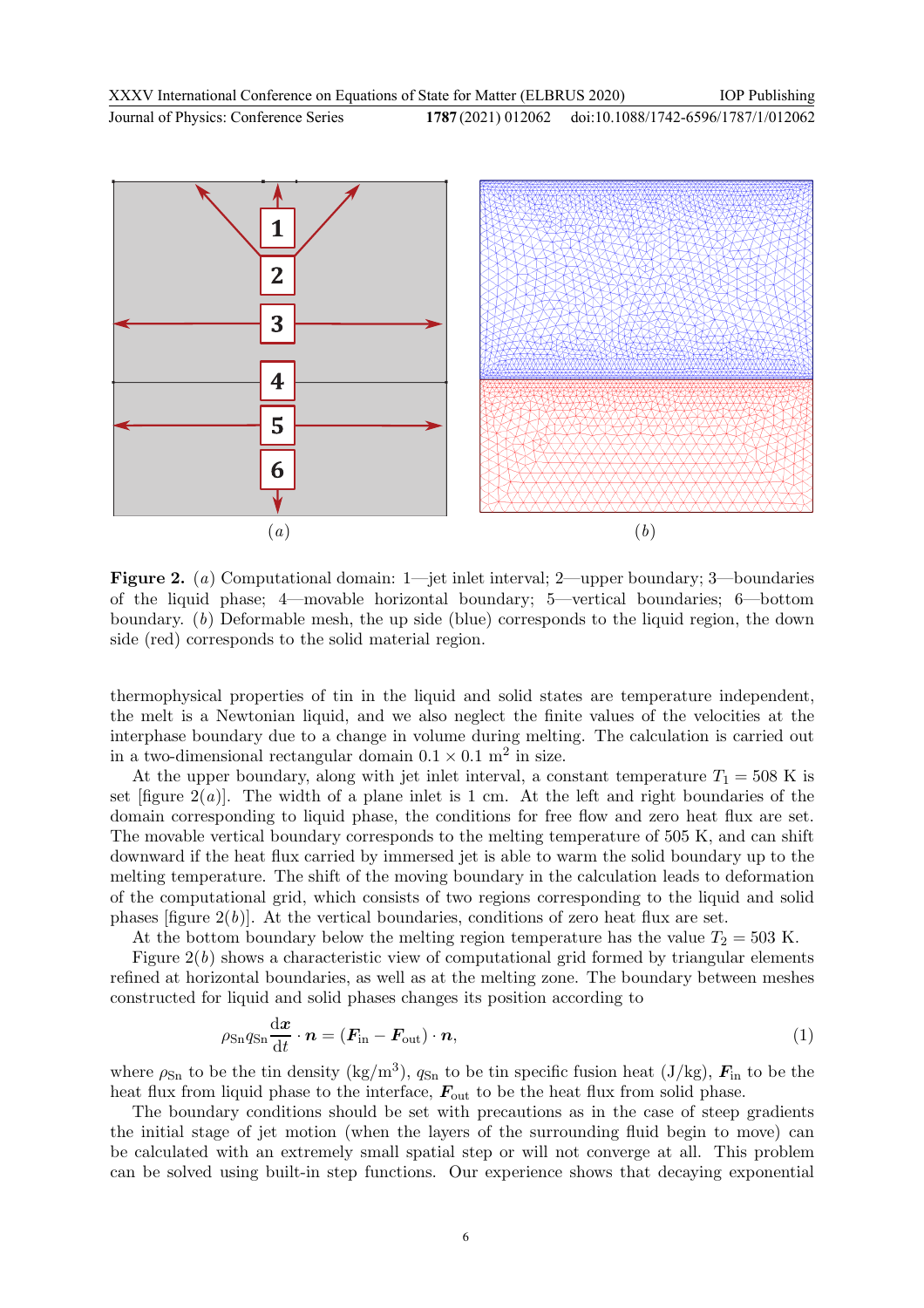

Figure 3. The color field of the heat flux along Z-axis as well as the heat flux vector at different moments and the corresponding color scale ranges  $(W/m^2)$ : (a) 2 s, [-1.47 × 10<sup>7</sup>, 4.72 × 10<sup>7</sup>]; (b) 6 s,  $[-1.38 \times 10^7, 4.74 \times 10^7]$ ; (c) 15 s,  $[-1.8 \times 10^7, 4.87 \times 10^7]$ ; (d) 30 s,  $[-2.43 \times 10^7,$  $5.02 \times 10^7$ .



**Figure 4.** The color field (from violet to white) shows temperature  $T$  distribution. The vectors show the direction of spreading liquid. The scale is in the range from 503 to 508 K. The physical time of the process: (a) 2, (b) 6, (c) 15, (d) 30 s.

functions  $F(t) = 1 - \exp(-at)$  where a to be some arbitrary coefficient and t to be a physical time can also be adopted. For a jet the condition for the mass fluid flow is specified in the form  $Q_m = a[1 - \exp(-t)]$ , where  $a = 0.9$  kg/s and t to be dimensionless time, which ensures algorithm stability in the transition mode. The total number of grid cells is 5203.

Figure 3 shows the distribution of the heat flux in the vertical direction at different time instants indicating very large heat fluxes up to  $50 \text{ MW/m}^2$  at relatively low speeds (about  $0.15 \text{ m/s}$ . The development of a flow in a liquid region is associated with the formation of two vortices as the submerged jet moves to a solid surface, which then increase in size and have a rounded core. The onset of melting ( $t \approx 5$  s) leads to deformation of the vortex zone. Impinging fluid flow forms a stagnant region at the collision point and also begins to spread over the solid surface. The cavity deepening ( $t \approx 15{\text -}20$  s) leads to separation of streams of spreading fluid from a solid surface. Temperature distribution in figure 4 shows that the region of maximum temperature coincides with the stagnant zone and the section of the most rapid melting. The boundary between the liquid and solid phases occupies its asymptotic position when establishing the equality of heat fluxes arriving at the grid cell from jet and the bottom cold boundary. Thus, the melting process is modeled by the displacement of the interphase boundary, which leads to a displacement of the faces of the computational grid downward, cells stretching and a general size increase of the molten tin region.

In further, we will consider modeling of a hot gas (with properties of nitrogen) impinging a tin solid plate in order to achieve heat fluxes affecting an obstacle comparable to the results of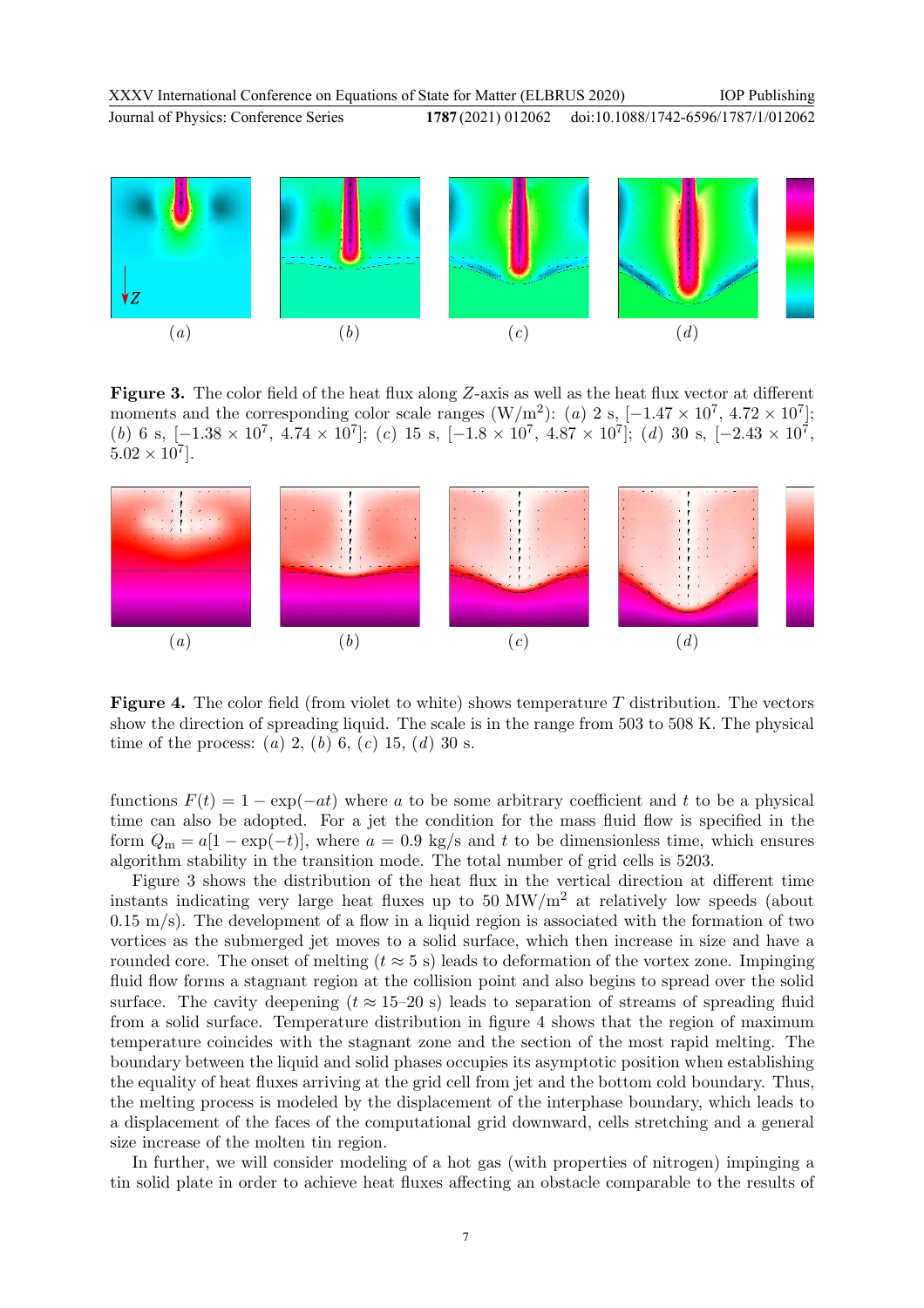

Figure 5. Modified computational domain: 1—jet inlet interval; 2—upper boundary; 3 boundaries of the liquid phase; 4—interfacial boundary; 5—vertical boundaries; 6—bottom boundary; 7—vicinity of the inlet.

the first problem. To ensure the correctness and cost-effectiveness of the calculation, a number of boundary conditions were modified (figure 5).

In particular, the impermeability condition at the upper boundary has been replaced by the free outlet to simplify the flow pattern around the jet. The latter will restrict the intensity of large-scale vortices above the solid surface, and also prevent the appearance of hot gas regions at the upper boundary of the domain in figure 5 leading to temporal step refinement. The condition for achieving melting temperature at the interfacial boundary for the mesh displacement is replaced by a system of ratios:

$$
\frac{\mathrm{d}x}{\mathrm{d}t} \cdot \boldsymbol{n} = v_{\rm n},\tag{2}
$$

$$
v_n = \frac{T_{\text{lm}}}{\rho_s H_{\text{abl}}},\tag{3}
$$

where  $n$  to be the normal to the cell boundary,  $v_n$  to be the speed of the boundary in the normal direction,  $T_{lm}$  to be the Lagrange multiplier that numerically coincides with the value of the resulting heat flux at the cell boundary,  $\rho_s$  to be the density,  $H_{\text{abl}}$  to be the enthalpy of ablation of the substance in the solid phase. Thus, if the heat flux from the immersed jet exceeds a certain critical value, the boundaries of the moving cells are shifted to the corresponding value.

For immersed jet mass flow  $Q_m = b[1 - \exp(-0.5t)]$  and temperature  $T_j = c + d[1 - \exp(-t)],$ where  $b = 0.1$  kg/s,  $c = 505$  K,  $d = 5000$  K, conditions acting as limiters of spatial and temporal velocity and temperature gradients are set when establishing the flow. In the approximation used the temperature is constant over the jet cross section, while its time dependence shows that gas heating in the plasma torch does not occur immediately. Obviously, simulated derivatives  $dQ_m/dt$  and  $dT_j/dt$  are significantly less than the real values in the plasma torch. However, the calculation of these transient phenomena would require considerable processor time.

The rectangular area in the immediate vicinity of the entrance indicates the adaptation zone of the computational grid in order to improve the accuracy of the calculations. The total number of cells of the computational grid was 14 127.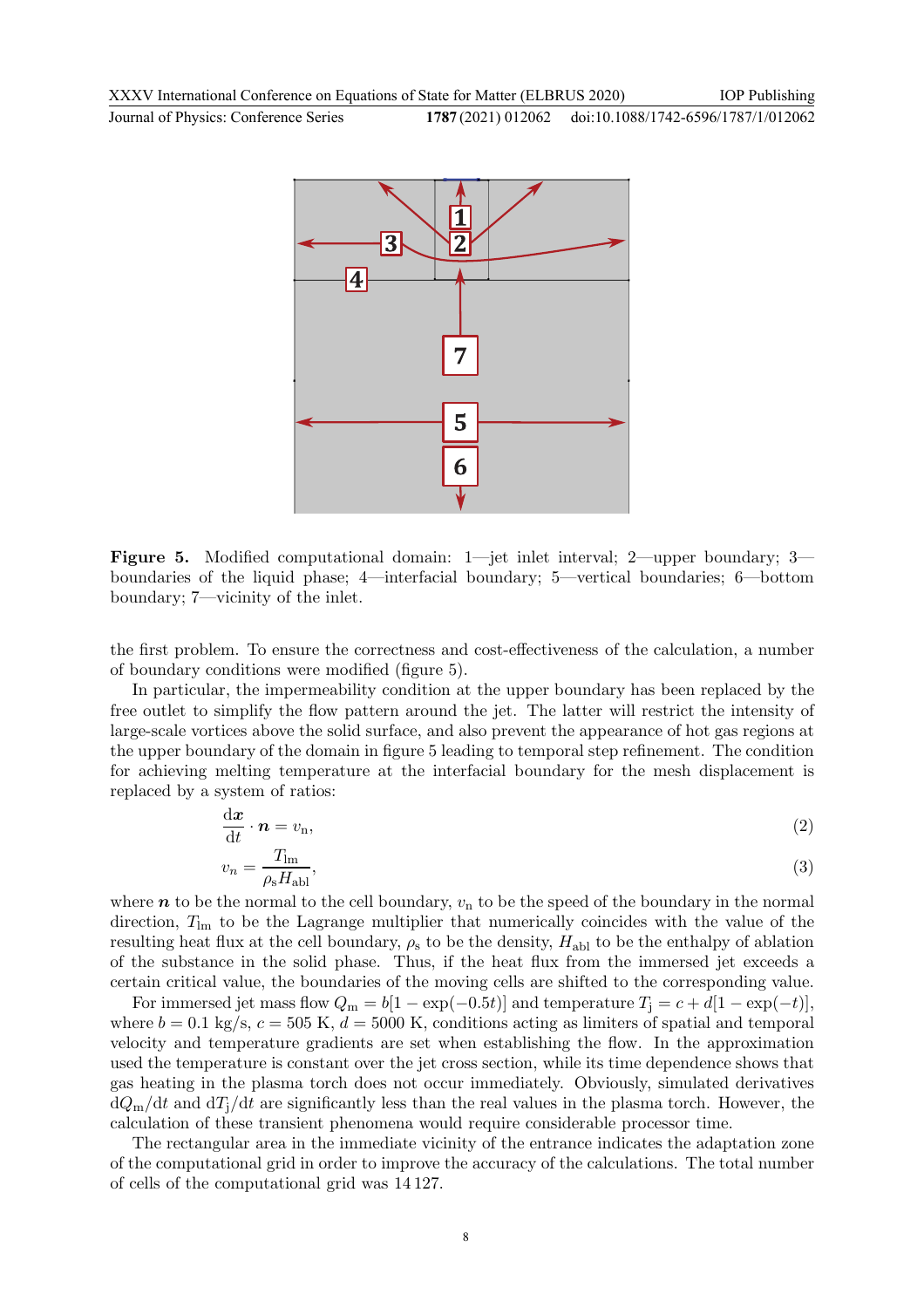doi:10.1088/1742-6596/1787/1/012062



**Figure 6.** The distribution of heat flux in Z-axis direction at different moments with the color scale ranges  $(W/m^2)$  as follows: (a) 0 s,  $[2.7 \times 10^{-3}, 2.79 \times 10^5]$ ; (b) 0.1 s,  $[15, 4.4 \times 10^5]$ ; (c) 0.2 s,  $[26.3, 1.11 \times 10^6]$ ; (d) 0.3 s,  $[124, 2.41 \times 10^6]$ ; (e) 0.5 s,  $[102, 7.2 \times 10^6]$ ; (f) 1 s,  $[47.2,$  $1.92 \times 10^7$ ; (g) 2.2 s, [49.2, 4.51  $\times 10^7$ ; (h) 3.2 s, [33.9, 5.49  $\times 10^7$ ].



**Figure 7.** Mesh deformation at various time instances: (a) 0.5, (b) 1.0, (c) 2.2, (d) 3.2 s.

This statement is intended to clarify some features of the interaction of a plasma jet with a destructible surface. In contrast to the simulation of a jet of the same material, in this case a compressible gas model was used at relatively low Mach numbers  $(M \leq 0.3)$ , providing a model accuracy of about 10%. In the calculation, it is also assumed that the contribution of evaporated material to the characteristics of the gas flowing at the surface is negligible.

Figure 6 shows the distribution of the heat flux along the Z axis. It can be seen that the lack of grid resolution leads to the formation of two jets at the boundary of the inlet section. Due to the relative low density of hot gas, the achievement of thermal fluxes comparable to the flow of liquid jet in a stream of nitrogen requires the implementation of much higher temperatures and speeds. One can note the change of the grid shape in adaptation region (figure 7).

The velocity field in the jet (figure 8) shows the insufficient grid resolution, that is expressed in the absence of flow in the central zone (the onset of two jets  $t \approx 0.1$  s) and in the asymmetry of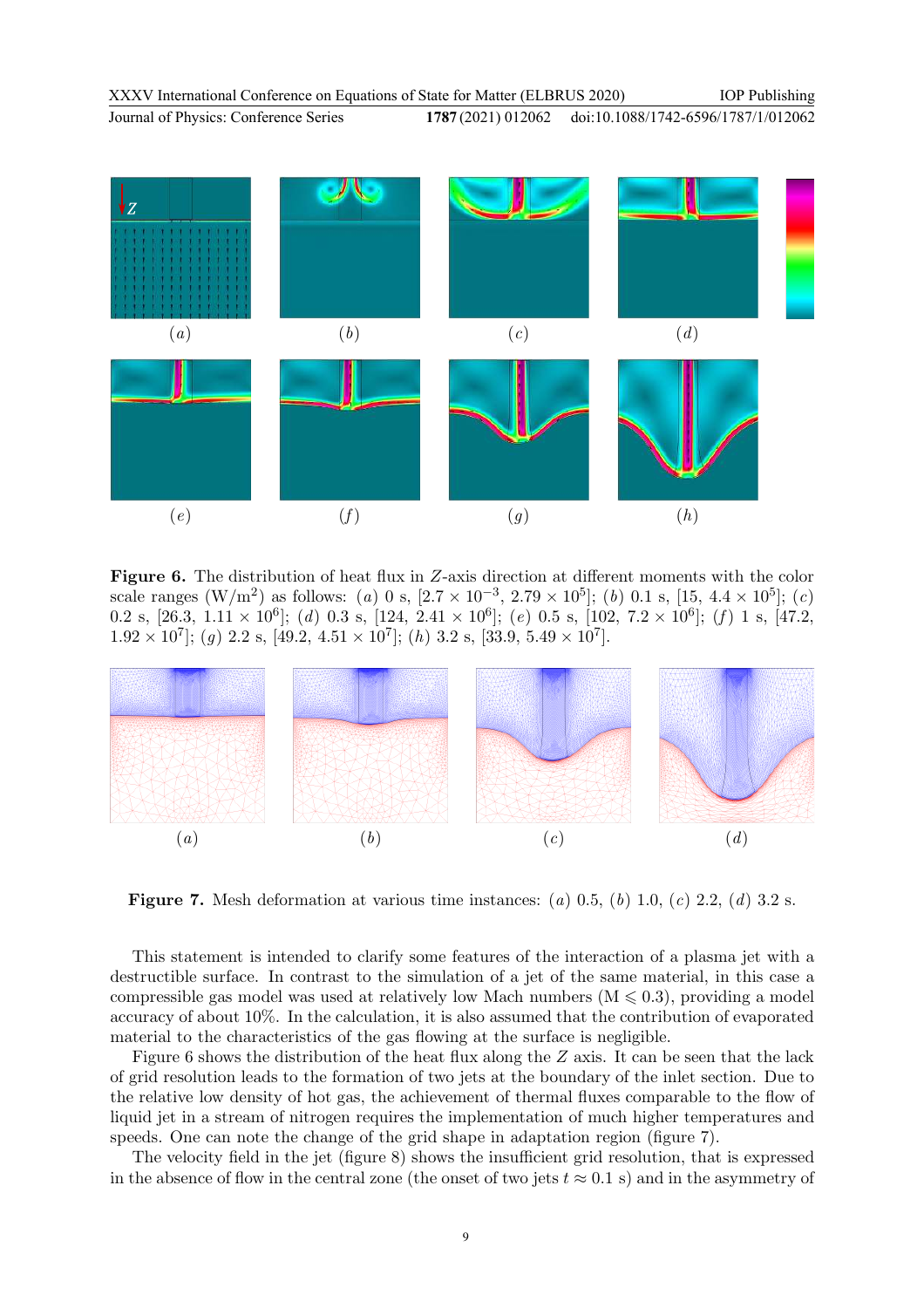$(a)$   $(b)$   $(c)$   $(d)$  $(e)$   $(f)$   $(g)$   $(h)$ 

Figure 8. Speed distribution in a gas stream at different moments with the corresponding color scale ranges (m/s): (a) 0 s, [0, 0.185]; (b) 0.1 s, [0, 2.8]; (c) 0.2 s, [0, 5.5]; (d) 0.3 s, [0, 5.5]; (e) 0.5 s, [0, 10.7]; (f) 1 s, [0, 71.6]; (q) 2.2 s, [0, 162]; (h) 3.2 s, [0, 195].



**Figure 9.** Temperature  $T$  distribution at different moments with the corresponding color scale ranges (K): (a) 0 s, [503, 509]; (b) 0.1 s, [503, 981]; (c) 0.2 s, [503, 1410]; (d) 0.3 s, [503, 1800]; (e) 0.5 s, [503, 2470]; (f) 1 s, [503, 3670]; (g) 2.2 s, [503, 4950]; (h) 3.2 s, [503, 5300].

velocity field in the jet ( $t \approx 0.5-2.2$  s). Subsequently, the jet becomes stable. It should be noted that spreading filaments do not detach from the surface of a solid throughout the calculation.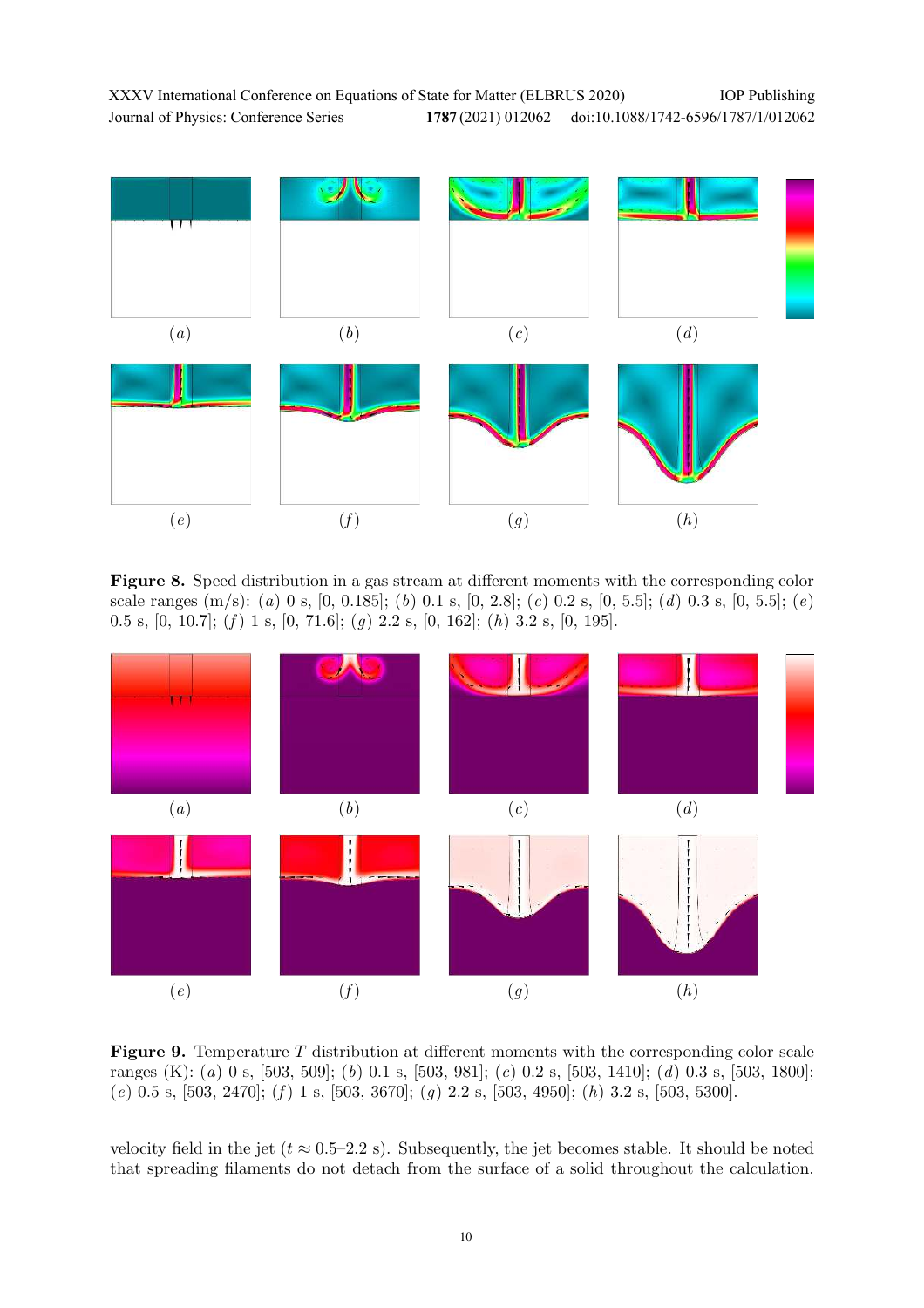| XXXV International Conference on Equations of State for Matter (ELBRUS 2020) |  | <b>IOP</b> Publishing                                  |
|------------------------------------------------------------------------------|--|--------------------------------------------------------|
| Journal of Physics: Conference Series                                        |  | 1787 (2021) 012062 doi:10.1088/1742-6596/1787/1/012062 |

The appearance of the cavity occurs at  $t \approx 0.5$  s. Later, a heat flux (55 MW/m<sup>2</sup>) comparable to the liquid jet is achieved.

The temperature field (figure 9) suggests that the flow evolution depends on the distance from the upper boundary of the computational domain to the interface between solid and gaseous media. Indeed, if this distance is relatively small, then the initial interaction of the hot gas and the wall is carried out by the hot "wings" of the two jets (together with the central zone), so the initial contact area is quite large (2–3 characteristic scales), and the high-speed T-shape flow is already set at the hot fluid layer. If the distance to the surface is large enough, then the two initial vortices in the induction zone of the jet are left behind and jet impinges the surface at some local area, followed by spilling over the solid. It should be noted that even at such small distances, oscillations of the jet core are observed, which lead to a shift of stagnation spot at the solid surface.

Despite the absence of intense vortices around stream, at  $t \geqslant 2$  s there is a rapid warming of the entire gas region up to the jet temperature. Attention should also be paid to the process of deformation of the adapted mesh zone.

#### 4. Conclusion

The test simulation of the problems of two-phase interaction of the immersed jet of molten liquid and hot gas, on the whole, qualitatively showed the main flow characteristics: the generation of large-scale vortices around in the induction zone, jet oscillations when it collides with an obstacle, the shape of the cavity formed. At this stage of the program testing, an important result is the similarity of the cavity profile shape during operation of a real plasma torch and the results of two-dimensional numerical simulation.

However, we note a number of serious limitations identified when using this software package:

- the impossibility of calculating the convective and diffusion mixing of two gas phases, which takes place, in particular, when a immersed stream of argon flows into the atmosphere;
- the need to allocate large amounts of memory for the algorithm to work on small grids;
- non-uniformity of the convergence process during mesh refinement;
- $\bullet$  restriction on Mach numbers (M about 0.3) in the model for calculating a compressible gas, the absence of models for calculating transonic flows.

We emphasize that the preliminary modeling contains a number of assumptions that significantly differ from experimental conditions:

- the real interaction between the jet and solid substrate is three-dimensional;
- being heated the solid body is surrounded by a veil of decomposition products, as well as gases emanating from the pores (or dissolved) in the sample material;
- combustion (oxidation) of matter evaporating or sublimating from the sample, in particular carbon atoms and particles, occurs both when using nitrogen and argon as plasma forming gas (due to mixing and molecular diffusion);
- the sample has a finite size increasing its total temperature at sufficiently long heat exposure;
- there is a slight displacement as well as deformation and morphological transitions in the sample exposed to plasma jet.

The performed simulation of the interaction between a high-speed plasma jet and solid shows the possibility of studying a variety of occurring processes, such as heating, temperature field stabilizing, sample temperature fluctuations, its partial destruction, and also plasma chemical reactions in the interaction zone, including surface burning of sample material and its sublimate in nonequilibrium plasma flow.